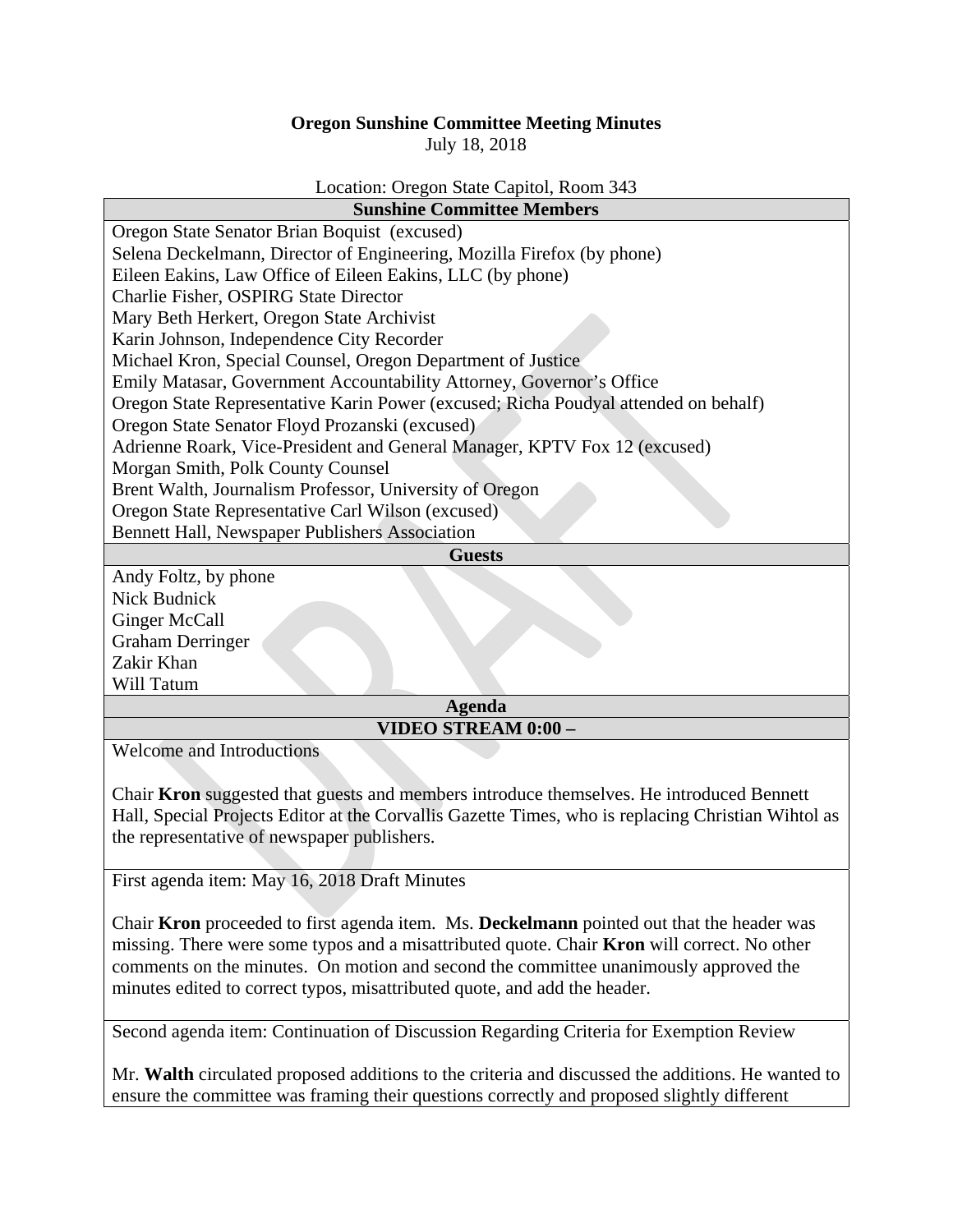wording.

Chair **Kron** had no objection to reframing the question. He discussed concerns he had about the four questions at the beginning of Mr. **Walth's** email and reiterated his concern that the answer to those questions would always be yes.

Chair **Kron** suggested four new criteria questions. Mr. **Walth** pointed out that the new questions take into consideration government accountability when the previous questions didn't.

Ms. **Matasar**, Ms. **Deckelmann,** and Mr. **Hall** agreed with the importance of government accountability and supported Chair **Kron**'s proposed questions. Mr. **Hall** stated that as the committee got more in depth with the exemption and found the framework wasn't working as needed, the criteria could be revisited. Mr. **Smith** agreed.

Chair **Kron** read them to the committee:

1. Why should this information be kept from the public? What public policy interests are served?

2. What interests suffer if this information is not available to the public? To what extent does it hinder government accountability?

3. Is the exemption appropriately written in light of the above? Does it adequately balance the relevant interests?

4. If there are multiple exemptions, do there need to be? Are the various exemptions written in a way that captures the relevant differences?

Ms. **Deckelmann** suggested the committee create a template summarizing the exemption with the criteria in mind. Chair **Kron** agreed. Mr. **Foltz** could incorporate that information into the materials he was preparing.

On motion and second the committee unanimously approved the criteria proposed by Chair **Kron**

Third agenda item: Exemptions Discussed During Public Testimony

Chair **Kron** circulated a proposal to the committee members with Ms. **Eakins** proposed additions. The proposal was intended to create an exemption for personal contact information that provided the same treatment to everyone, but that could be overruled if there was legitimate public interest and particular purpose for the request. Ms. **Eakins** felt public employees should be treated the same as private employees. He encouraged discussion of the proposal.

Ms. **Herkert** suggested that before making a blanket proposal, the committee should take into consideration whether each personal privacy exemptions contained the same information or if they were significantly different and gave her reasoning behind her suggestion. Chair **Kron** opined it would be disaster if the committee wanted to agree on specific language. He envisioned that the members would agree on policy recommendations. Ms. **Herkert** agreed and clarified her suggestion.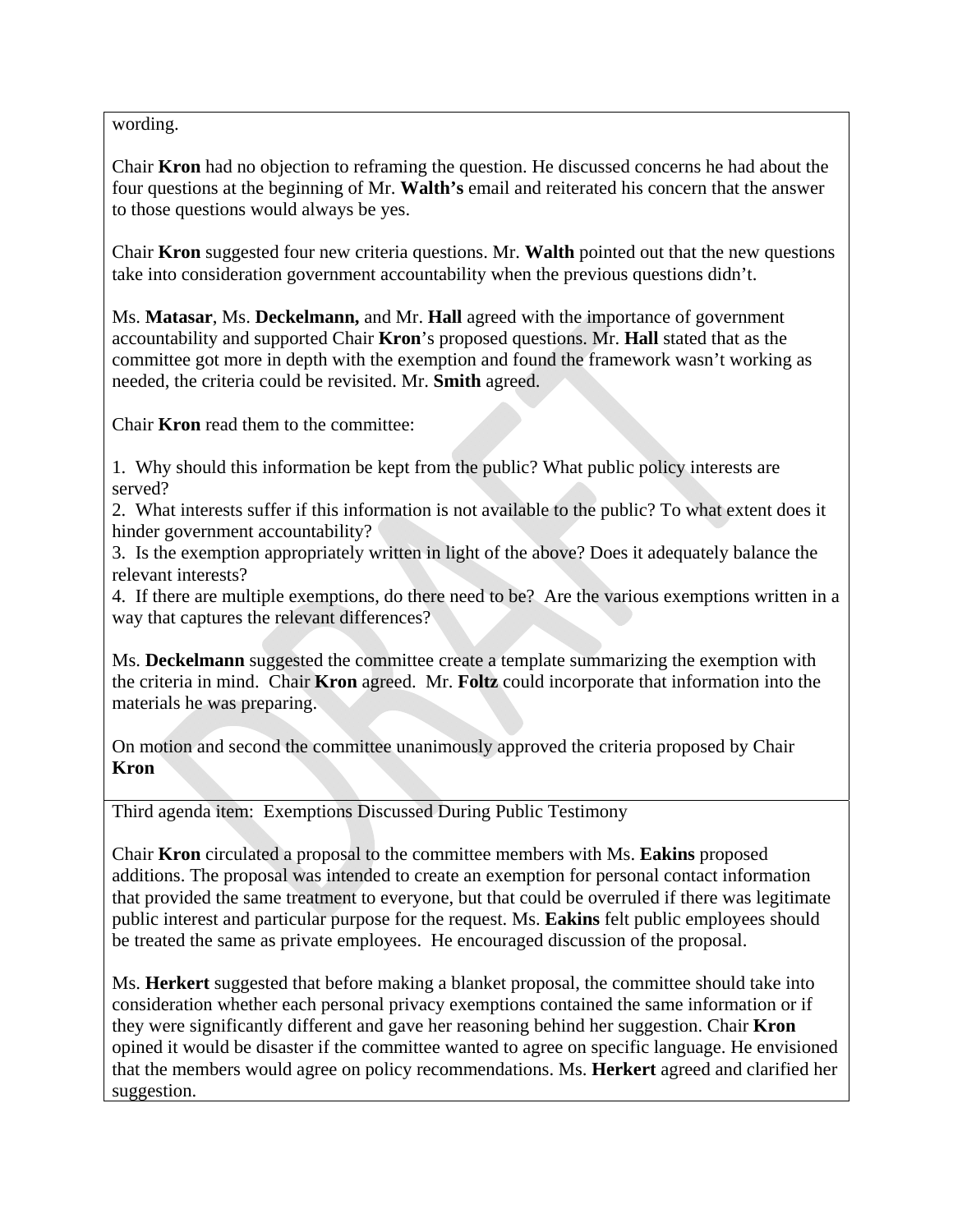Chair **Kron** asked whether the committee favored separate recommendations for phone numbers, addresses and email addresses.

Mr. **Smith** asked for clarification of whether the committee was talking about personal contact information or information of a personal nature. Chair **Kron** stated that the goal was for the committee to look at the exemptions only in terms of personal contact information so a policy recommendation could be made. Mr. **Smith** thought the committee could agree on one personal contact information exemption and explained why. Chair **Kron** agreed, but expressed concern of policy implications.

Mr. **Smith** felt discretion should be left with the individual agency or public entity in possession of the records, assuming they were not completely abandoning the concept of the balancing test already in the public records law. This would allow for flexibility.

Ms. **Herkert** talked about the default expiry period of exemptions that her agency comes across and the problems they run into. An individual's address from 75 years ago shouldn't matter because they are most likely not at that address any longer. Ms. **Herkert** opined that very little information in historical records should be exempt from disclosure.

Ms. **Matasar** agreed and asked Ms. **Herkert** her recommendation on how to discuss expiry periods from a historical perspective. Ms. **Herkert** said the committee should look to see if it has a valid time frame and decide if the intent for the time frame is still a valid concern.

Chair **Kron** wondered if the public records advisory might be a better place to discuss the expiry of exemptions. Ms. **McCall** said there was already a general 25 year limit on use of exemptions with the exception of four specific kinds of records and suggested preserving that law as it was. Ms. **Herkert** agreed. The committee briefly discussed expiry periods for exemptions.

Noting that communications methods change over time, Ms. **Deckelmann** thought it might be helpful to recommend enumerating the different kinds of personal contact information in statute**. I**nstead of creating a separate rule with each, new types of contact information should just be added to the list.

Chair **Kron** stated that if the committee recommended enumerating different types of contact information it would give them the opportunity to think about whether they all should be treated the same. Discussion occurred on different types of contact information and how some information was already available online, such as property records. Ms. **McCall** argued that exemptions nevertheless create practical security, as a single records request is simpler than searching property records in many counties.

Ms. **Eakins** expressed concern about requests made with the intent to harass; if information is freely available the problem would only worsen. She agreed with delineating types of contact information, but would err on the side of exempting anything that is not directly related to the public employee's employment unless there is a compelling public policy reason to disclose it.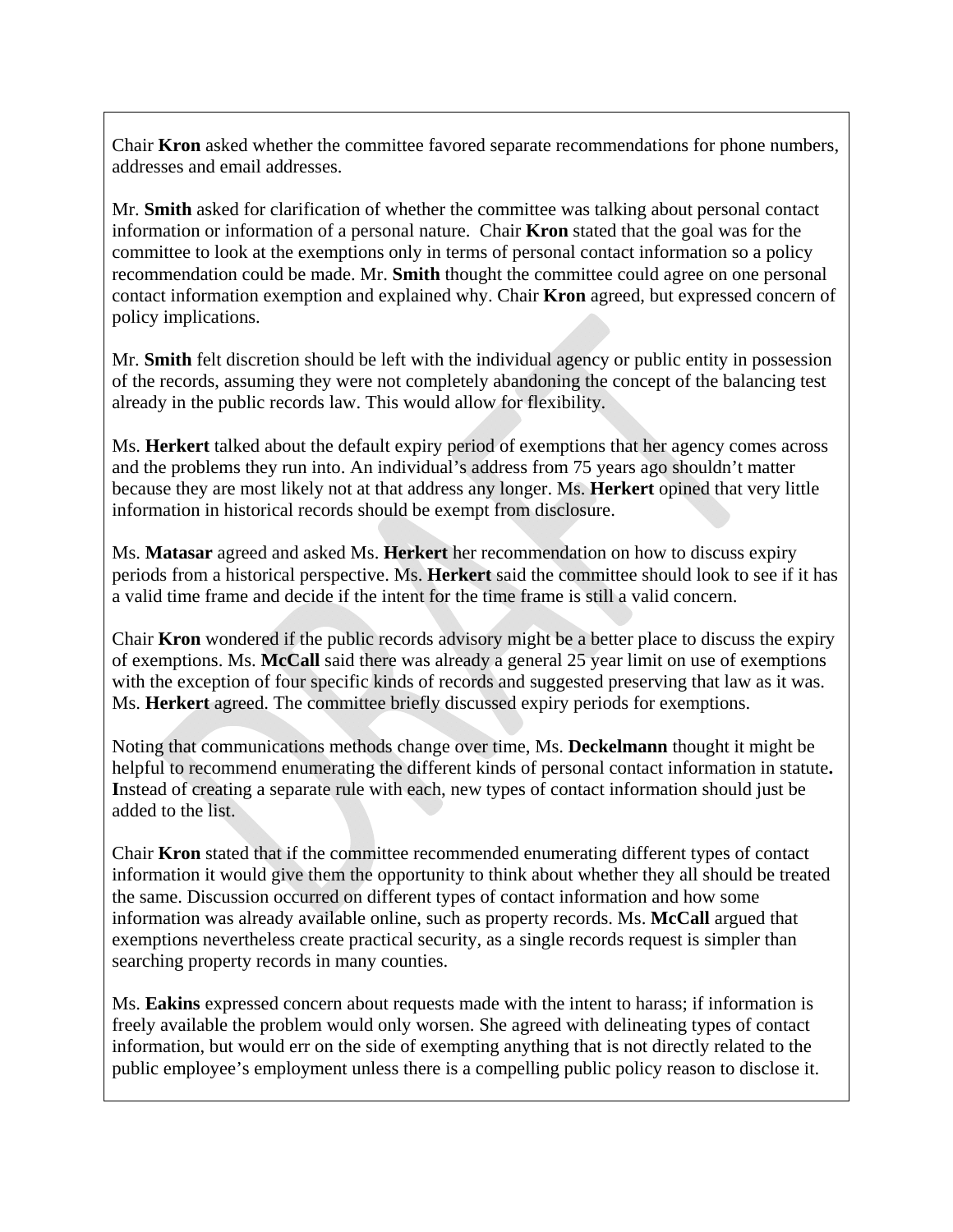Chair **Kron** opened the discussion to the journalist and public interest members to get their opinion in terms of the tension between legitimate need for the information versus the desire to protect it as a default rule when there is not a legitimate need.

Mr. **Hall** agreed that public records law could be abused by individuals for purposes of harassment or to send out spam or to try to scam innocent citizens, but countered that it is important for journalist to occasionally reach out to public employees. He gave examples from his own experience of how he was denied information despite there being a public interest for the information. In his opinion, having access to public employee contact information can in many instances serve a legitimate public interest.

Chair **Kron** stated that it sounded like there is a simultaneous recognition of the reasonableness to protect personal contact information from illegitimate use, but a concern that legitimate uses are getting swept up with the illegitimate. Mr. **Hall** agreed.

Mr. **Smith** pointed out as a general rule, public bodies do not look at the reason behind the request to justify release. Members discussed the public interest test that applies to some exemptions as an example of circumstances in which that can be considered. Chair **Kron** returned to the difficulty of a recommendation that accounts for legitimate use but prevents illegitimate uses. Members agreed that was desirable.

Because there are different classes of contact information and specific classes of individuals, Mr. **Fisher's** inclination would be to go through the individual exemptions, use the four criteria questions, and determine whether each one meets those criteria as opposed to trying to give the legislature a broad recommendation. Chair **Kron** expressed doubt about treating different classes of individual differently, suggesting that the privacy concerns identified in this area were common ones.

Mr. **Fisher** responded that the privacy exemption is already a blanket way of addressing personal information. The committee's recommendation should be that as a default, the information should be public, while assessing whether particular exemptions the legislature deems important actually rise to the level of importance that they should and are in the public interest.

Mr. **Miles** approached the table and questioned who was going to make the list for the legislature to eliminate the numerous existing exemptions. Chair **Kron** directed Mr. **Miles** to the list he brought on the table. Mr. **Miles** didn't think the committee could say blanket eliminate all of them without talking about each one. Chair **Kron** described that part of the committee's charge was to ensure consistency and efficient administration of the law. From his perspective both of those interests are served by having one rule instead of several. Mr. **Hall** asked if it would be possible to identify a set of reasons for withholding personal contact information on a case by case basis, articulate those, and say otherwise contact information should be disclosed. Chair **Kron** commented that in theory that would work. It would just be a more specific version of the public interest test.

Ms. **Johnson** stated that as a public employee, it should be the other way. Her private contact information should be hers and a balancing test given to her onto why it should be public. Chair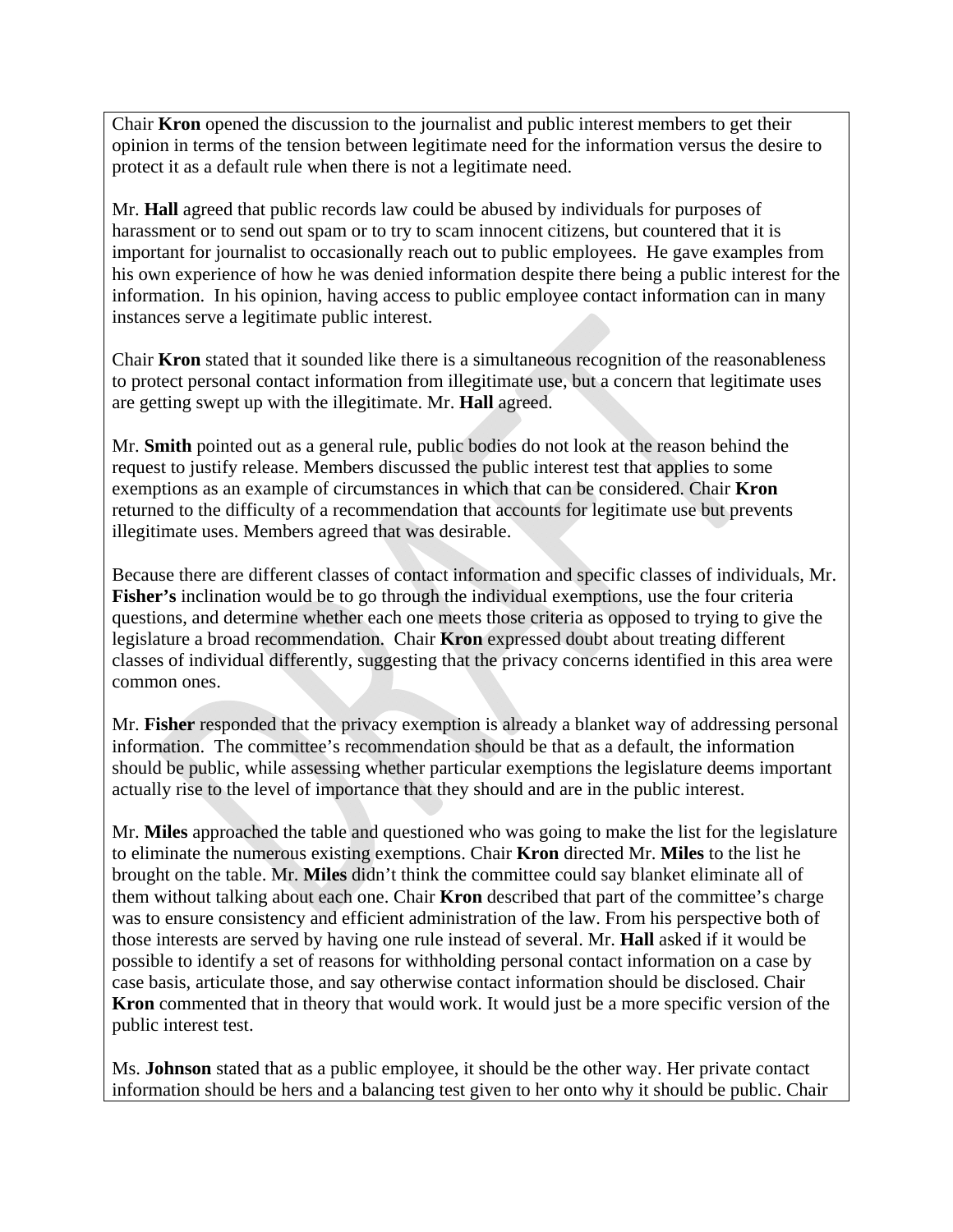**Kron** thought it was logically the same to do either Mr. **Hall's** suggestion or Ms. **Johnson's** suggestion. Mr. **Smith** opined that the requestor has the burden to make a showing of necessity of public interest.

Chair **Kron** expressed agreement with Mr. **Hall's** suggestion. Mr. **Hall** clarified that he made his suggestion because there is value in consolidating many of the exemptions as possible. Ms. **Herkert** agreed.

The committee recessed for a break.

Chair **Kron** called back to order after break and summarized the discussion prior to break. He asked for Mr. **Hall's** opinion. Mr. **Hall** suggested that contact information should be publically available unless there is a compelling reason not to, with a set of general circumstances under which the information could be withheld, and explained his reasoning.

Chair **Kron** pointed out there are a lot of other personal information that are going to have similar public policy issues and it could be a mistake that the committee wasn't discussing them altogether. Mr. **Hall** stated it would be nice to consolidate the information and simplify them to the extent it is possible.

Chair **Kron** stated that there is always going to be default of availability and the existing default of availability applies to most people who are not government employees but who use government services. The committee can keep that default or propose the default be applied more broadly. It is his belief that at the time the current rules were enacted, the dangers we face today with various data theft weren't an issue then. Ms. **Herkert** agreed. It all has to do with ease of access. The laws have not kept up with technology. The broader question is if the information is easily accessible, does it still need to be exempt?

Ms. **Deckelmann** commented on the risks. At Mozilla, their focus is preventing mass disclosure. It is very difficult to protect an individual person because if an adversary really wants the individual's information, they're probably going to be able to get it, but in the case of everyone's information, there are things Mozilla can do to try to prevent everyone from being subject to a data breach. Chair **Kron** asked whether that was primarily driven by the pragmatic difficulty of protecting individuals or based on a policy determination. Ms. **Deckelman** answered that it was a very pragmatic issue for them. It is a more practical problem to think of it in terms of what in general can they do to protect personal information. Chair **Kron** asked if that would have implications for the default rule the committee might propose. Ms. **Deckelmann** stated in general if there is a compelling reason, it is worth protecting most individuals.

Ms. **Eakins** agreed with Ms. **Deckelmann's** comments. The law should create a reasonable degree of protection for personal contact information with the understanding that there may be times when the information does need to be disclosed. She wondered what the public policy argument was for a public entity that presumably values its employees for it to make all information easily accessible to anybody who wants it.

Chair **Kron** asked the committee whether members felt the law should protect public employees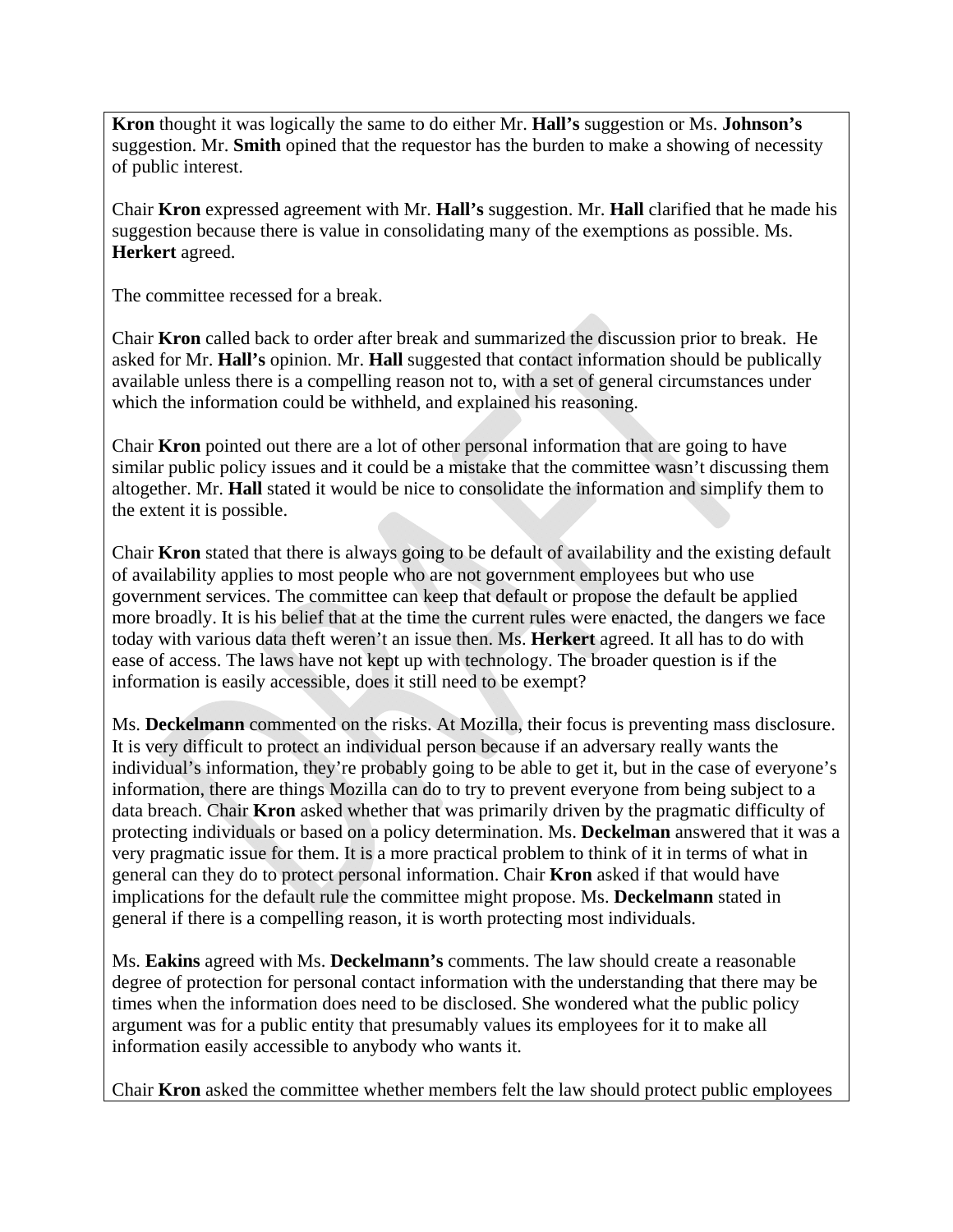but not people who are government's customers.

Ms. **McCall** approached the table and urged the committee to consider that just because information is submitted to the government by an individual does not make that information the government's information. It is still the personal information of the individual. The government should not be the tool by which someone who wants to gain an individual's private information for nefarious purposes manages to gain the information and undermine a person's control of their personal information. She doesn't think that's the business the government should be in. She thought the balancing test included in the law and included in the proposal does a good job of addressing a lot of the concerns she heard people voice and gave her reasoning. She suggested it might be helpful to look at that public interest balancing test and consider what kind of factors should be included in that and to spell that out in the law. Chair **Kron** stated that could be counterproductive because an individual applying for government services has less protection than a public employee who has an exemption for their personal address. Ms. **McCall** stated the consideration should be the same regardless of an individual's status as a public employee or a member of the public applying for government services.

Mr **Walth** didn't think the committee should treat public employees the same as private sector employees. He agreed with Mr. **Hall** that the presumption should be full disclosure unless there are compelling reasons not to do so. He asked the attorneys in the room how the general privacy exemption and its public interest test apply to contact information. Chair **Kron** answered that if the only basis for protecting your address would be the privacy exemption, then it is likely to be disclosed unless the person who is looking for it is a stalker. The committee is currently reviewing a handful of exemptions that protect personal contact information but only for select classes of people, such as medical licensees and public employees. Both of those statutorily require clear and convincing evidence that the disclosure be in the public interest.

Mr. **Fisher** expressed indecisiveness. He suggested the committee should only address the current exemptions and determine whether they are justified, rather than try to make a general rule for contact information. Ms. **Eakins** asked if the committee had to decide the public policy questions among themselves or do they tell the legislature what they think it should do it. Mr. **Fisher** opined that if the committee wanted to come up with something productive to send to the legislature, they should try to confine their conversation within this broad framework to the task of this committee.

Chair **Kron** stated that would entail going through all 11 exemptions, either recommending they stay the same, recommending specific changes, or recommending they be eliminated. He felt that would be more work because they will need to agree on a principle and also agree on the application of the principle as opposed to just agreeing on the principle. Mr. **Fisher** suggested the principles may be different for each scenario. The committee should think about the different reasons information was given to the government. Ms. **Deckelmann** agreed that was possible.

Ms. **Herkert** stated that part of the issue was that they started with the most difficult exemption. The committee needs to look at each exemption, determine similarities and differences, and have a better understanding on how they were crafted. Chair **Kron** stated that the memo Mr. **Foltz** prepared strived to provide that framework. He accepted that the committee may be inconsistent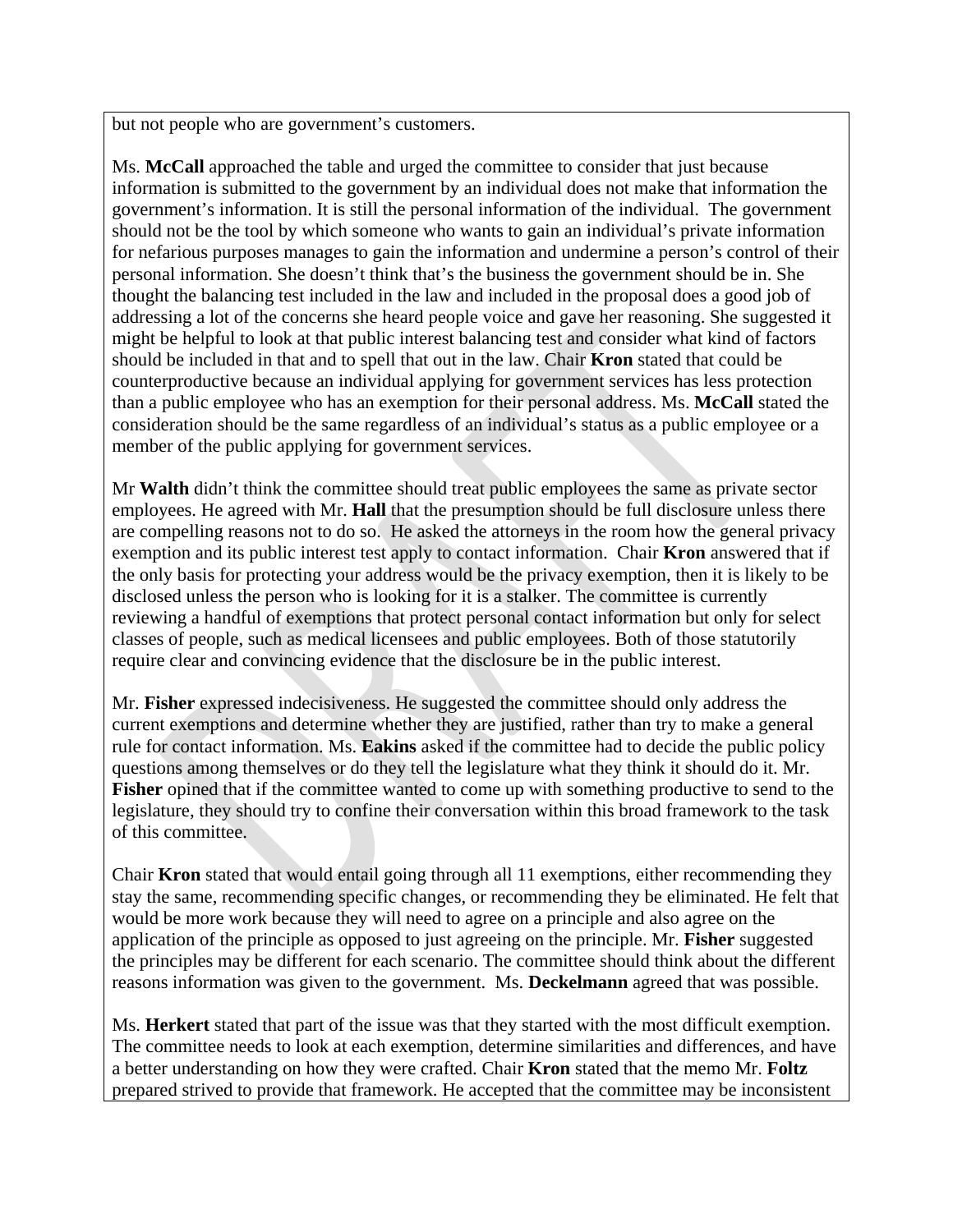in the recommendations with respect to various exemptions. Therefore the recommendation would either need to be principled or not principle. Mr. **Fisher** asked if the principle was the four questions the committee had at the beginning. Chair **Kron** stated yes.

Ms. **Matasar** agreed with Chair **Kron's** approach. She didn't necessarily want to go through each exemption. She gave an example from 192.345(25) and stated that Chair **Kron** drafted a statement that addressed specifically the 11 exemptions. She agreed more with suggesting a policy rather than specific language changes for each exemption. The committee has the opportunity to potentially change the law and make it something that it should be.

Ms. **Eakins** felt the committee should start with the current laws and work on how to improve them or provide recommendation on what to keep or how to change them. Chair **Kron** felt there are different ways of fulfilling that role. The proposal drafted was written so it would apply to these specific exemptions and it would result in a specific direction of change without making 11 different recommendations.

Chair **Kron** asked Mr. **Fisher** what the work product would look like if the committee did what he was suggesting. Mr. **Fisher** stated the work product would be to determine if an exemption fits the four criteria that the committee set out. If not, why? If so, why? Should the exemption be combined with another or should they get rid of it? Ms. **Herkert** suggested they could recommend to the legislature that the exemptions for contact information should be combined and the legislature should specify who they apply to. Mr. **Fisher** suggested that there would be different considerations for each exemption.

Chair **Kron** reiterated that he didn't see a good reason to treat some people's contact information differently than others, but it sounded like there were some members who felt otherwise. If that was the case, the recommendation like the one he proposed wasn't going to work.

Mr. **Budnick** moved to the table and encouraged the committee in the interest of advancing through their tasks in a timely manner to join the current discussion with other personal privacy issues and allow more time for research to be done into the issues.

Mr. **Khan** moved to the table and recommended embracing the different opinions of the committee and to use the minority report model so the legislature can have both opinions and decide the best model to implement. He also encouraged the committee to provide the media proper access to materials at a low cost. There are some governments who are abusing the public records law by preventing the media from obtaining records at a reasonable cost. He urged the committee to also think about the impact these laws will have on marginalized communities. He gave examples of how marginalized communities of color can be harassed based on the current laws. Finally, he agreed with Ms. **Matasar's** point of working toward the future and there are models they can use. He recommended that the Committee consider Florida's model.

Ms. **Matasar** expressed confusion on the committee's role. Her understanding was the committee would be prepared to talk about the exemptions based on the information Mr. **Foltz** prepared and then make a recommendation. It now seemed like the committee wanted to go through each exemption next time.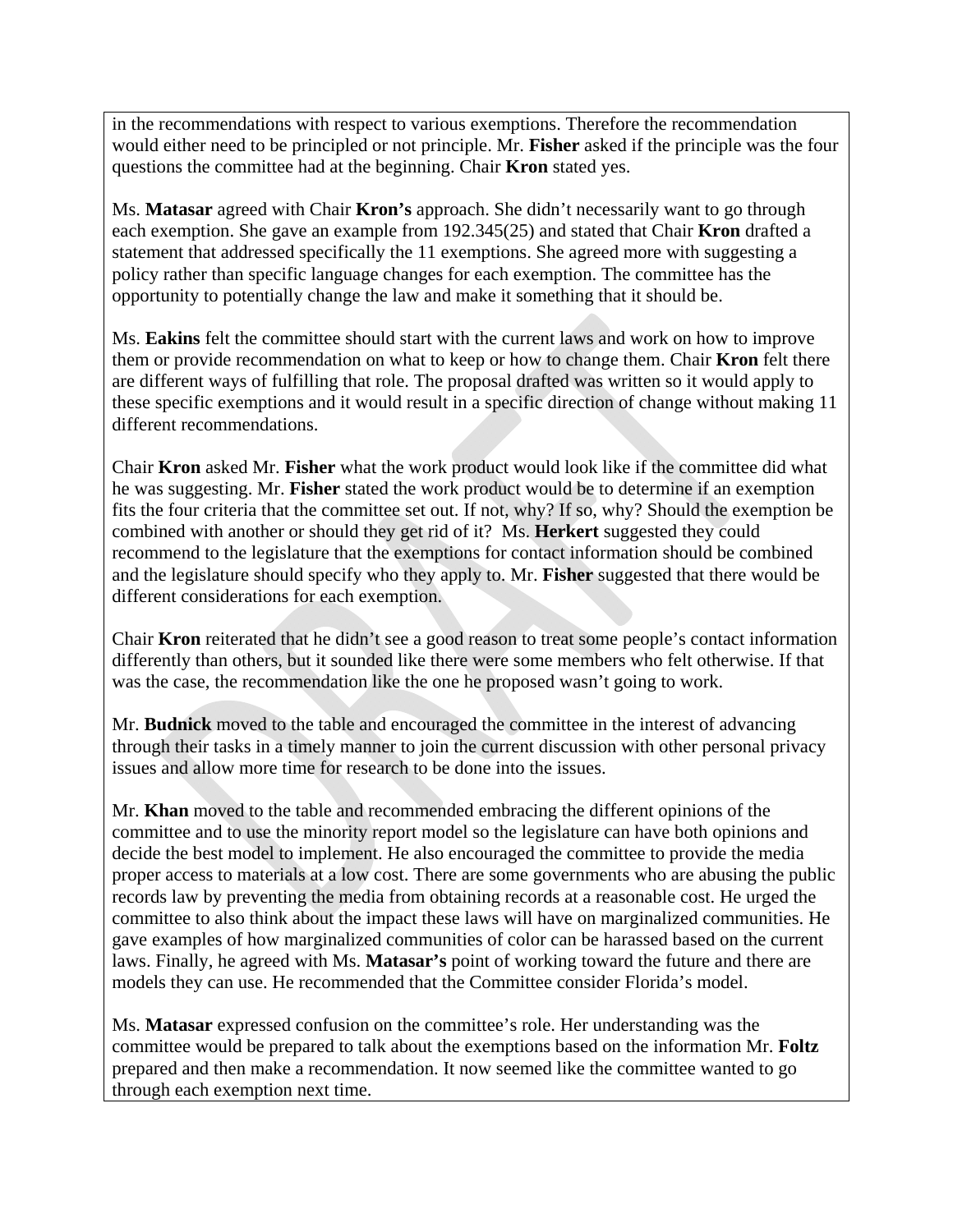Chair **Kron** suggested members refresh their recollection of what the exemptions are in order to facilitate a discussion. He noted the committee seemed to be split regarding how many rules there should be for different types of personal contact information.

Mr. **Smith** stated that he thought the committee could all agree that there wasn't a need for all 11 exemptions for this type of information. He suggested figuring out what buckets to put the information in. The committee needed to look at the 11 existing rules, understand how the information comes to the government, how it should be disseminated, figure out their own interest test, and come prepared to discuss it at the next meeting. Mr. **Fisher** expressed concern that the committee would only be adding to the list of exemptions. Mr. **Walth** agreed with both Mr. **Fisher** and with Mr. **Smith** about approaching it with different buckets and felt they needed to be clear when sending the exemptions to the legislature that need to be removed, otherwise he didn't think they would be giving the legislature enough guidance.

Chair **Kron** thought fundamentally, the committee would need to decide at some point what the recommendation will be. If it was going to involve 11 specific recommendations, then it was very different than what he wrote and meant a more granular exemption by exemption conversation.

Ms. **Herkert** commented that she liked the approach of determining what is the information being used for and why. She felt the statement broadened the exemption. If she had to go through a test with every single public records request, it will become expensive and the cost will get passed off.

Ms. **Matasar** stated that more clarity in the law, even if it exempts more information, would allow public records requests to be fulfilled quicker without necessarily hindering transparency in most cases.

Chair **Kron** said he did not understand how the committee could recommend in good faith that the legislature keep any of the exemptions without expanding the exemptions to also cover others. He felt that if there was a legitimate reason to protect the information, that reason would not be specific to the public employees, licensees, and other people favored under the current law. Mr. **Walth**, Ms. **Herkert**, and Ms. **Deckelmann** agreed. Mr. **Walth** clarified that he was concerned that the exemption was going to get broader.

On motion and second the committee unanimously tabled the discussion on the 11 exemptions personal contact information until next meeting.

Fourth Agenda Item: Future Business

Chair **Kron** asked if the committee should take Mr. **Budnick's** suggestion to broaden the discussion. Should there be more public comment for things like dates of birth? If so, did the committee want him, as the chair, of prepare a proposal on his own and decide whether to broaden their agenda.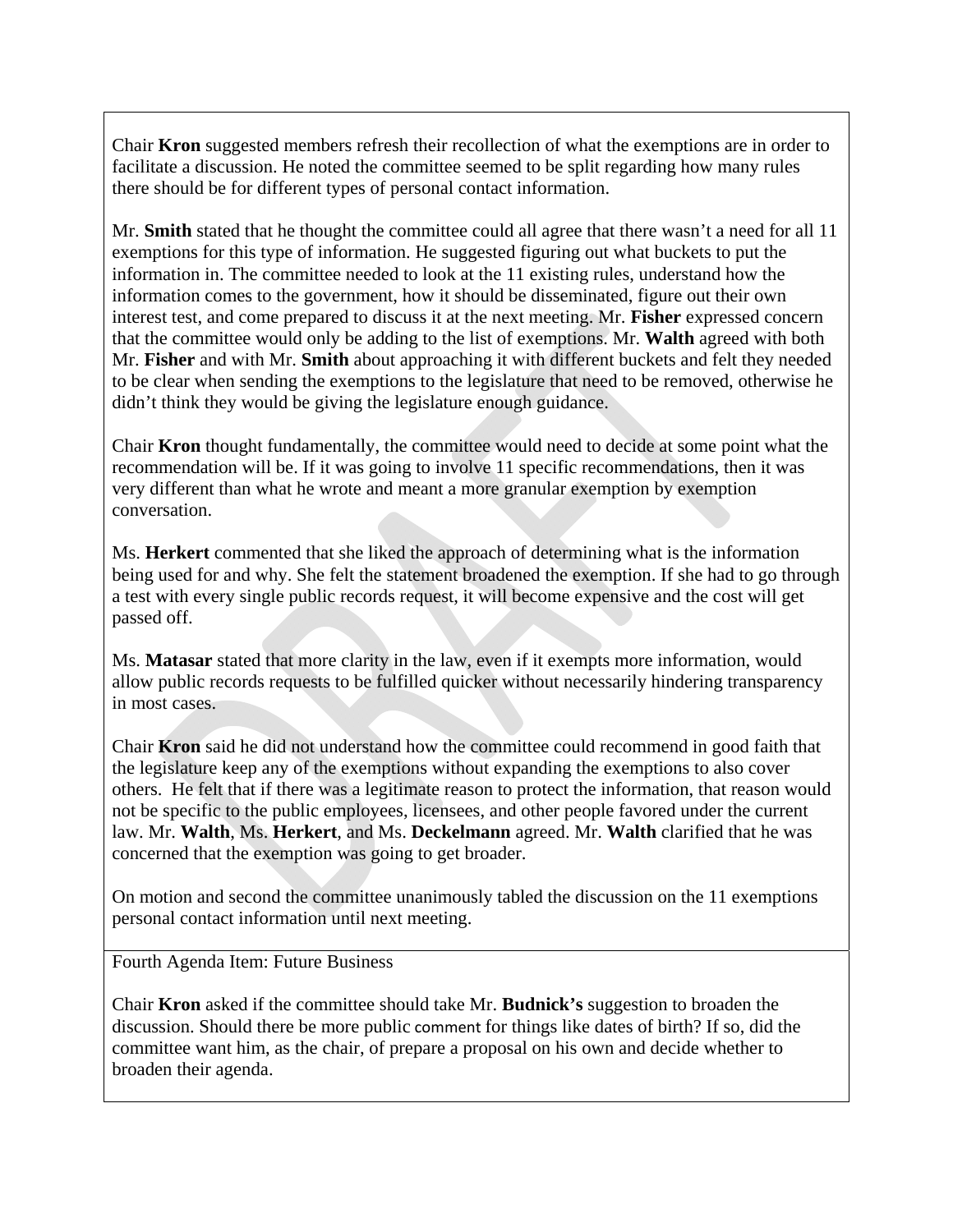Mr. **Hall** would like to hear more about why people would want to protect dates of birth. Chair **Kron** stated that the question is not whether we have it, it's do we include that in the conversation because it's basically the same thing. Mr. **Hall** stated he thought it would fall under the general heading of types of personal information that perhaps should or should not be disclosed. Chair **Kron** suggested expanding it to everything that is included in any one of the 11 exemptions.

Ms. **McCall** commented on Ms. **Herkert's** comment about the usefulness to have some research and data points to look at instead of going based on emotion. As part of her office as the public records advocate, she offered, with the assistance from others in the committee, to do this research and drafting and submit a report to the committee that can potentially be discussed at the November meeting. All agreed.

Chair **Kron** suggested using the September meeting to solicit public comments on the additional topics they will now be addressing, which would theoretically give Ms. **McCall** until October to submit her report. Ms. **McCall** said it would be helpful to hear from the committee what they thought the useful research avenues or questions would be. She discussed potentially looking at what other states or the federal government is doing for similar information and gave an example of how the federal FOIA differed from Oregon law.

Chair **Kron** clarified for the committee that they were free to directly contact Ms. **McCall** since she was not a part of the Sunshine Committee. Ms. **McCall** also encouraged members of the public to contact her and assured that all decisions would be based on data points and research regardless of her personal opinion.

Ms. **Matasar** added a suggestion of taking up the question of individualized requests for data vs. data base requests specifically. She discussed a recent AG decision denying the use of dates of birth in order to seek personal home address information. The governor's office had already asked Ms. **McCall** to prepare a presentation and report on specific data sets of information and suggested it be lumped in with the rest of the exemptions if the committee would agree to take that on. Ms. **McCall** stated that if anyone wanted to volunteer to assist with that research, she would be happy for the assistance.

Mr. **Fisher** stated there seemed to be confusion about the purpose of the committee and he suggested at least having a conversation to make sure everyone was on the same page about what they actually wanted to achieve. He thought the question of whether the committee was going to make blanket recommendations, which may then expand what was exempted, or if they were going to just look at the exemptions is an important question to answer and may also raise other implications. Chair **Kron** didn't conceive of them as different things. He believed the committee's job was to come up with a recommendation and in difference circumstances, different people may feel that different recommendations are appropriate. He gave an example. There may not be a universal answer to what the committee will do and they won't know until they've looked at all the exemptions.

Mr. **Hall** stated that generally he liked the way Chair **Kron** framed the draft recommendation to the legislature, but shared Mr. **Fisher** and Mr. **Walth's** concern regarding broader exemptions.